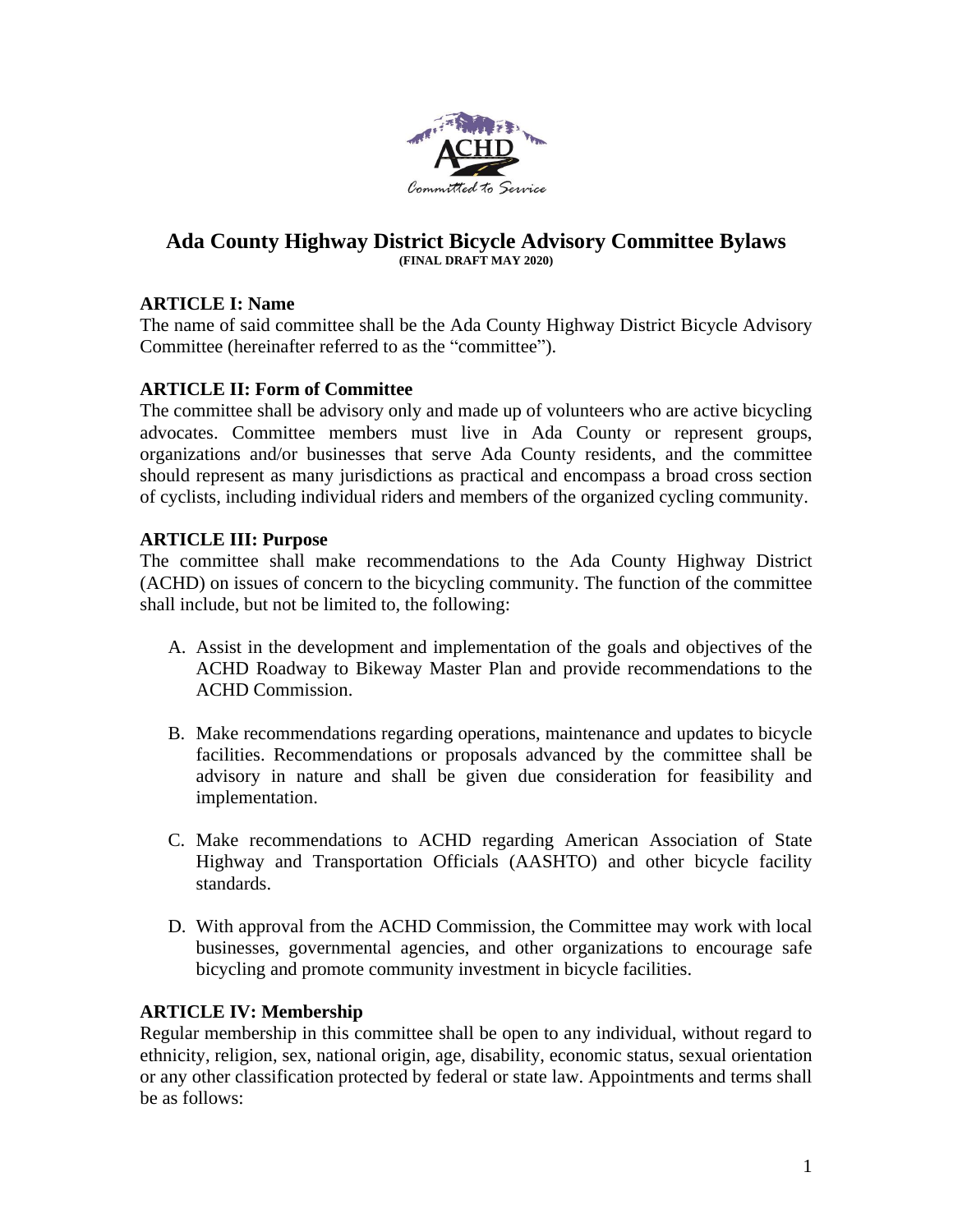- A. Committee members shall serve terms of two years commencing at the end of the regular meeting in January. Members may serve an unlimited number of terms. All members will be required to request renewal of membership bi-annually. The membership renewal request must be submitted in writing, including e-mail, to the chairperson and the ACHD Director or designee to the Committee.
- B. Starting in January of 2009, half of the members shall have terms of one (1) year so that the terms can be staggered. Members will randomly draw names or use whatever other method they deem appropriate to determine the members who will be designed to have one- and two-year terms starting in 2009. Thereafter, all committee members will serve two-year terms.
- C. Member Vacancy -- A member position shall be deemed vacant when:
	- 1. An appointee who has not yet been confirmed withdraws his/her application;
	- 2. A member no longer continues to meet qualifications for appointment during the term of office;
	- 3. A member voluntarily resigns prior to the expiration of an appointed term;
	- 4. A member shall be removed from the Committee if they miss two (2) consecutive meetings, unless absences are deemed excused by the chair. The request shall be submitted in writing (email or letter) to the chairperson and ACHD Director and approved in advance;
	- 5. A member is removed by the ACHD Commission President, with the advice and consent of the ACHD Commission prior to the expiration of an appointed term. The chairperson shall be informed by the ACHD Director of the pending removal prior to formal removal.
- D. Appointments should be representative of a wide variety of bicycling interests. Appointees shall have an interest in, experience with and a demonstrated commitment to issues pertaining to bicycling and bicycle facilities. Members may currently represent groups, organizations and/or businesses that serve Ada County residents and make a commitment to consistently attend monthly meetings. The Committee shall consist of a minimum of seven (7) volunteer members, and a maximum of thirteen (13).
- E. The ACHD staff member assigned to the committee, or a designee, will attend all meetings. Other ACHD staff members may also attend based on need. Ex Officio members may include representatives from the Idaho Transportation Department (ITD) and other government agencies within Ada County. Ex Officio members shall not be entitled to vote.
- F. The Committee shall make all reasonable accommodations to enable the participation of its members and/or guests who are persons with disabilities.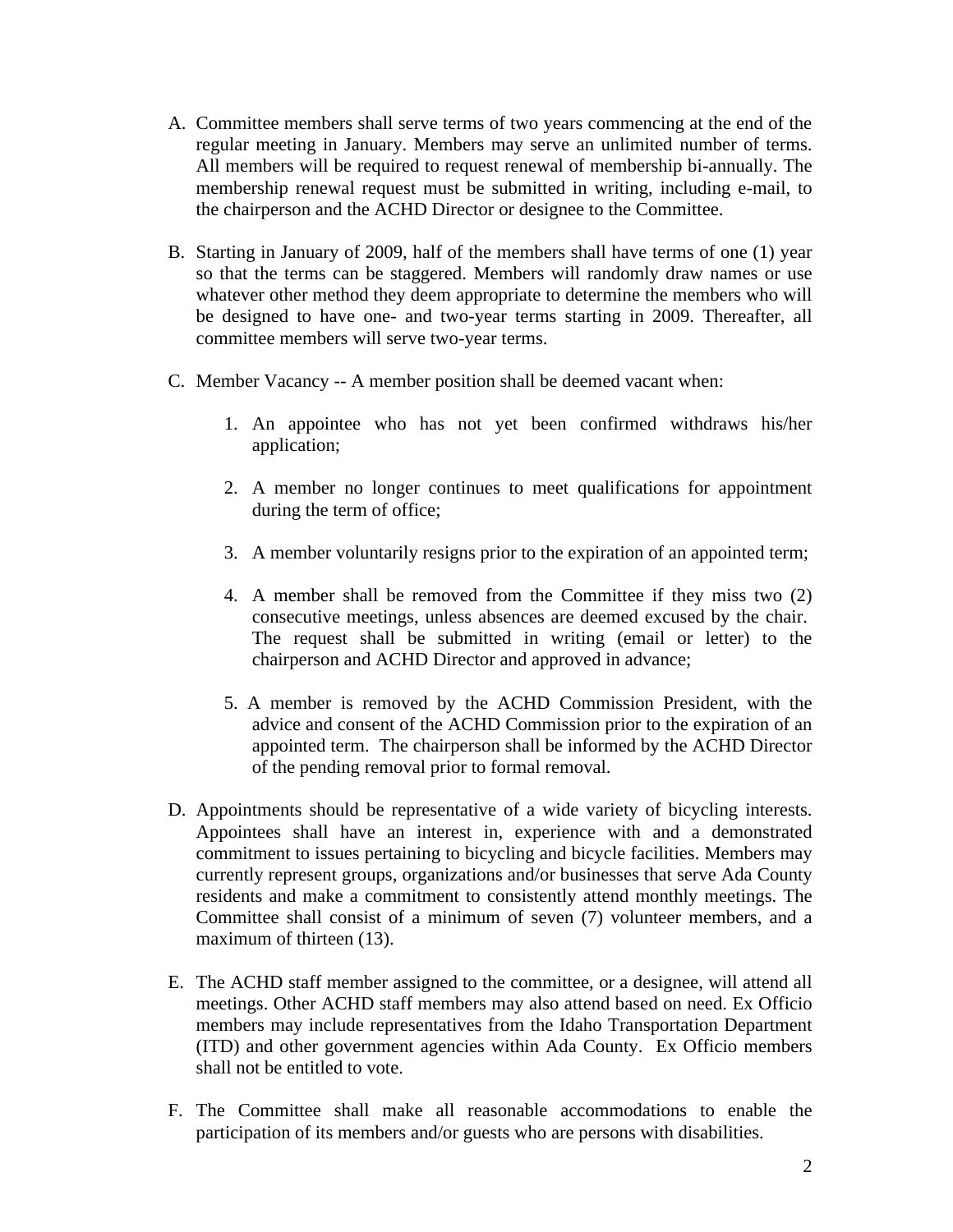- G. There shall be no fee required for Committee membership. Members may receive reimbursement for reasonable travel expenses associated with Committee meetings, including but not limited to expenses for accessible transportation and/or personal assistance. Other actual and necessary expenses may be allowed with the prior approval of the ACHD Director. Verification and documentation of all expenses incurred must be submitted and approved before reimbursement will be made.
- H. Members shall not speak to the media or elected policy making boards on behalf of the Committee without permission of the ACHD Director. At no time shall members represent, present or portray themselves to the media and or elected policy-making boards as an ACHD employee, representative or agent or represent themselves as having decision making authority on behalf of ACHD.
- I. Member Resignation: A member may resign from membership, by letter or email, to the chairperson and the ACHD Director. The notice shall specify an effective date of resignation, and whenever possible, should be submitted at least 30 days prior to the effective date of resignation.
- J. The Committee may recommend to the ACHD Commission that a member be removed for failure to participate in Committee activities or for behavior that negatively impacts the Committee's purpose or reflects poorly on ACHD.

## **ARTICLE V: Meetings**

The Committee shall meet once a month unless otherwise determined by a majority of voting members. The date and time of these meetings shall be set by a consensus of the Committee with final approval from ACHD. All meetings shall occur at ACHD headquarters unless otherwise approved by ACHD. All meetings of the Committee shall be called, noticed, held and conducted in accordance with the State of Idaho Open Meeting Law. In the event of the absence of the chairperson at the meeting, the vicechairperson shall run the meeting. In the absence of the vice-chairperson, the secretary shall run the meeting. In the event of the absence of the secretary the member who receives the most votes by the Committee shall preside over that meeting so long as a quorum is present.

- A. Special Meetings: When deemed expedient, or at the request of the majority of the Committee, the chairperson may call a special meeting of the Committee to be held at such time and place as stated by the chairperson. Additional meetings shall be called, noticed, held and conducted in accordance with the State of Idaho Open Meeting Law.
- B. Quorum: At any meeting, a quorum shall consist of a majority of the Committee/subcommittee(s) members. No action item requiring the Committee's vote shall be resolved in the absence of a quorum.
- C. Conflict of Interest: Members shall disqualify themselves from participation in any discussion and/or vote on any matter in which a member of his/her family has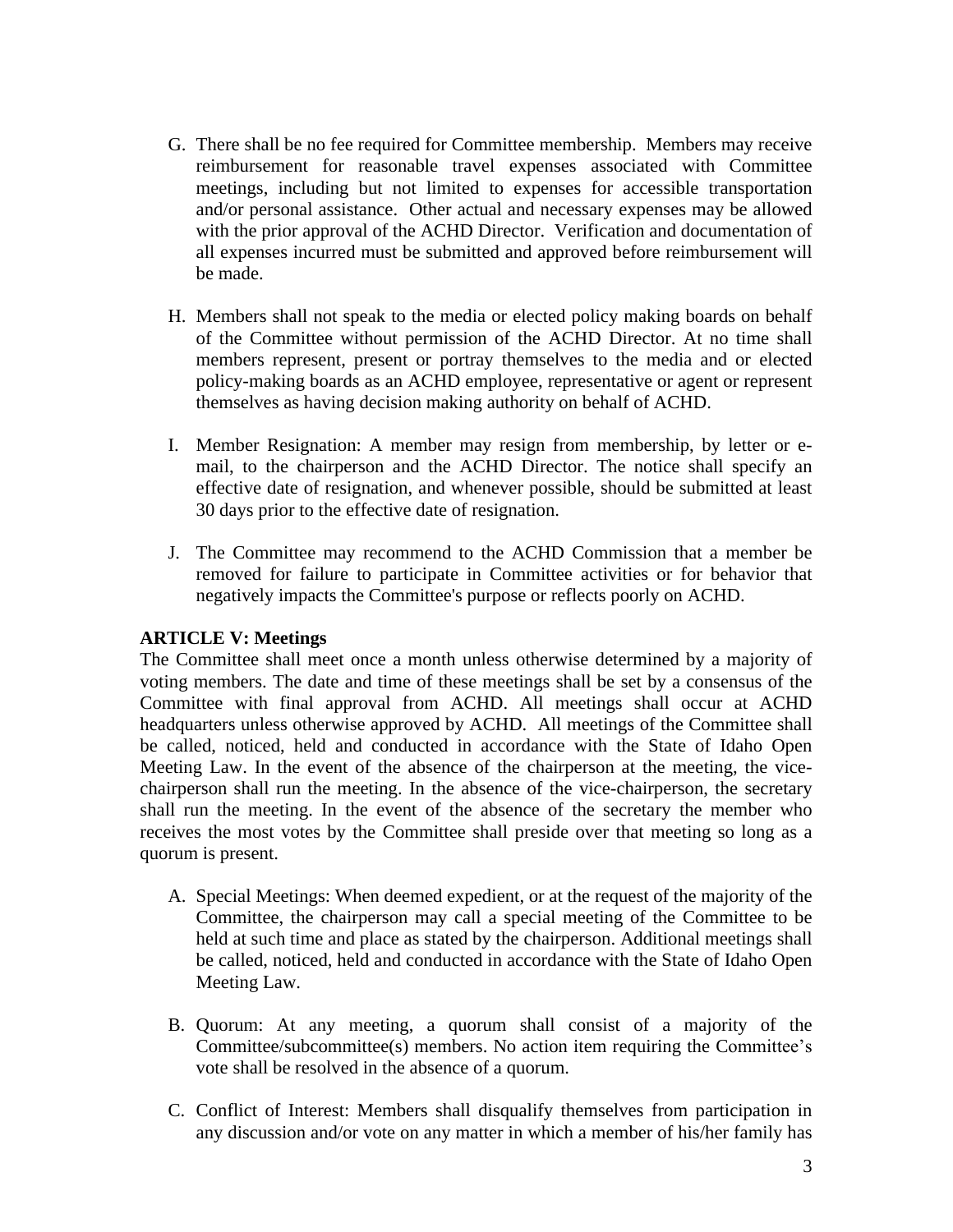a pecuniary benefit, financial interest (tangible gain) or a personal interest that may affect the member's independence of judgment, the ability to be fair and impartial or action in the performance of the member's duties. The ACHD Director shall have the authority to disqualify any member from any Committee action for having a conflict of interest or the appearance of fairness issue.

- D. Voting:
	- 1. The vote on all questions coming before the Committee/subcommittee(s) shall be by voice vote, a show of hands, or other effective method. The chairperson of the Committee shall vote in all cases, when present. To pass, a question must receive a majority of the votes; in the case of a tie, the question fails.
	- 2. Upon request by any member, a vote will be tallied and recorded in the meeting minutes.
	- 3. Attendance: Members are expected to attend all regular meetings, but up to three absences per year may be excused.
- E. Minutes:
	- 1. Minutes will be kept of all meetings.
	- 2. Draft meeting minutes will be sent to the members, at least five (5) business days before the next meeting. All official records of the Committee shall be kept at ACHD's Adams Street office.
	- 3. Draft minutes will be considered for adoption at the next Committee meeting and, after approval, will be posted on the ACHD web site and, upon request, will be made available for public inspection during regular business hours.

#### **ARTICLE VI: Officers**

- A. The chairperson shall be nominated by the Committee and be appointed by the ACHD Director, and the vice-chairperson and secretary shall be elected by the Committee, subject to the advice and consent of the ACHD Director.
- B. Officers shall serve one-year terms and may be reappointed by majority vote of the Committee.
- C. Officers Duties
	- 1. Chairperson:
		- a. The chairperson shall preside over all regular Committee meetings.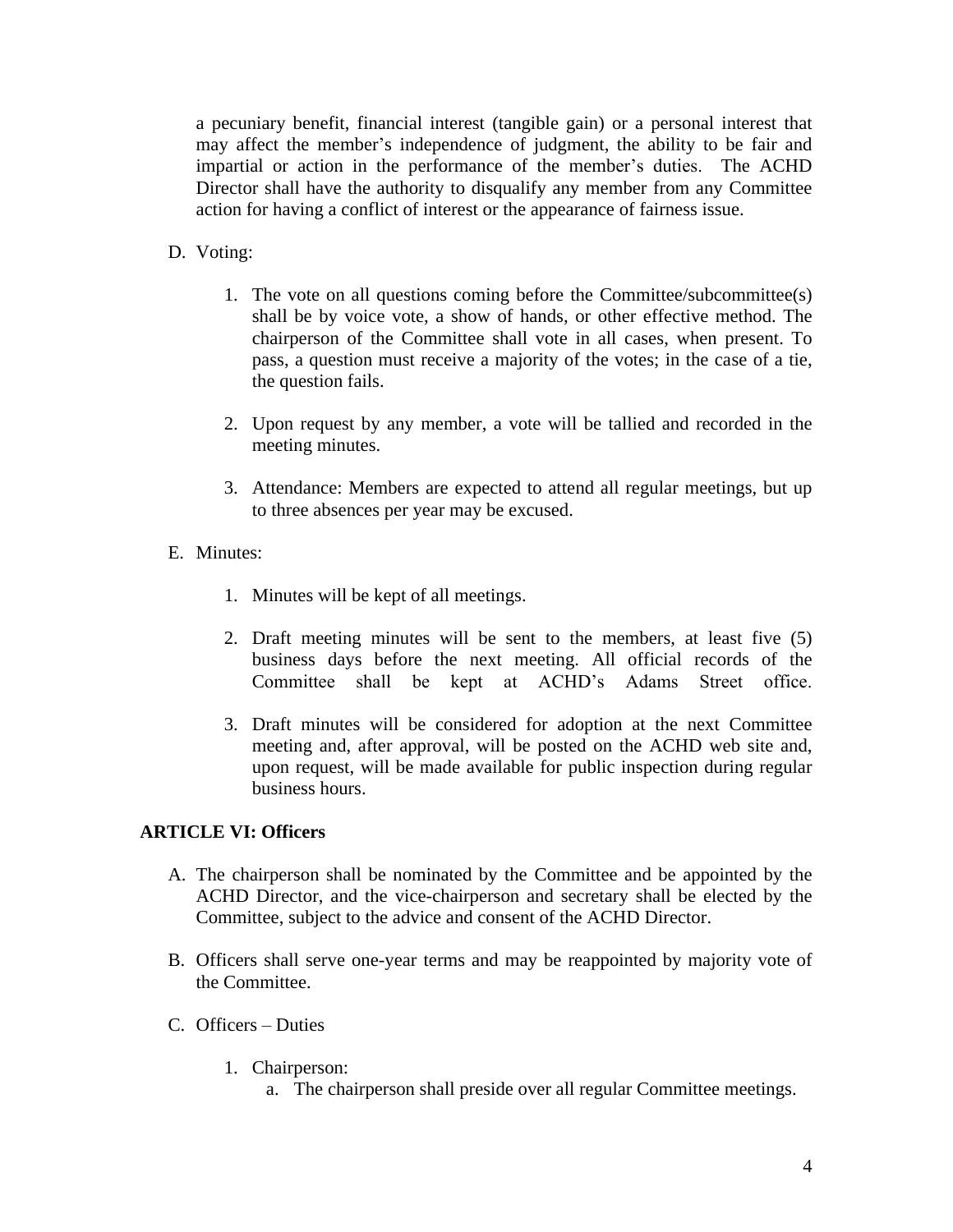- b. The chairperson shall formulate the agenda with input from members and ACHD staff.
- c. The chairperson shall oversee the Committee work plan.
- d. The chairperson shall serve as the spokesperson for the Committee as authorized by ACHD.
- e. The chairperson shall perform such other duties as required and approved by the Committee.
- 2. Vice-Chairperson:
	- a. The vice-chairperson shall assist the chair in fulfilling his/her duties and shall serve as chairperson during the absence of the chairperson.
	- b. The vice-chairperson shall chair subcommittees on special subjects as designated by the Committee.
	- c. The vice-chairperson shall ensure that all Committee activities adhere to the Committee bylaws.
	- d. The vice-chairperson shall also perform such other duties as required and approved by the Committee.
- 3. Secretary:
	- a. The secretary shall assist the chair and vice-chairperson in fulfilling his/her duties and shall serve as the chairperson during the absence of both the chairperson and vice-chairperson.
	- b. The secretary shall cause to be prepared the meeting agenda and take meeting notes/minutes.
	- c. The secretary shall also perform such other duties as required and approved by the Committee.
- D. Officer Resignation: An officer may resign from office by giving written notice or e-mail to the chairperson. The notice should be submitted at least thirty (30) days prior to the effective date of resignation.
- E. Officer Vacancy: In the event the chairperson is unable to fulfill his/her duties or resigns in the middle of a term, the process of Article VI A. shall apply.

#### **ARTICLE VII: Recruitment, Appointment and Confirmation of Members**

Committee vacancies and resignations will be filled in the following manner:

A. ACHD shall publicly announce notice of Committee vacancies on the Committee webpage and social media outlets a minimum of one (1) month prior to member appointment.